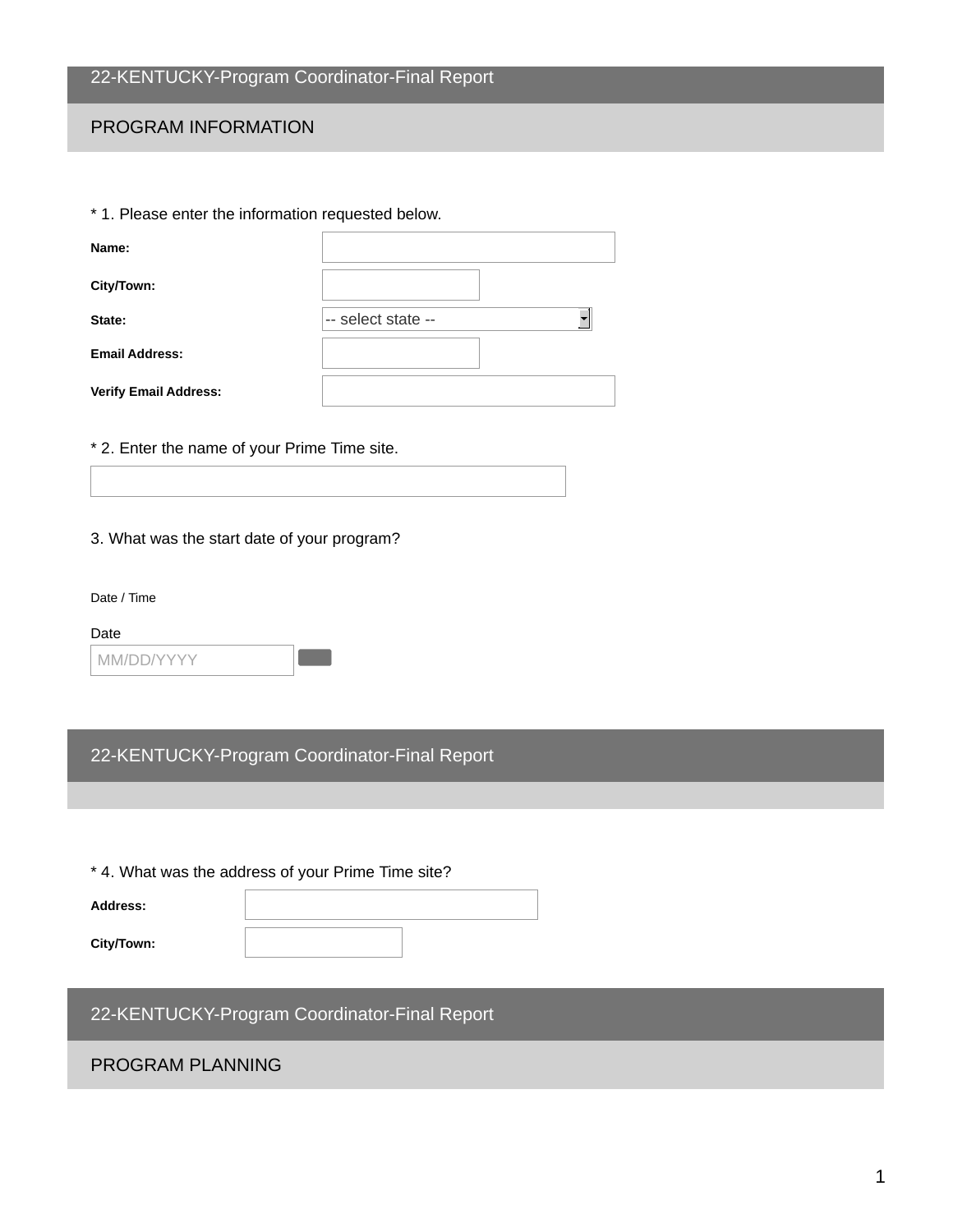5. On what date did you host your organizational meeting?

Organizational Meeting Date

Date

| MM/DD/YYY |  |
|-----------|--|

\* 6. Did hosting the organizational meeting benefit the program?



Please Explain Your Response

# 22-KENTUCKY-Program Coordinator-Final Report

### PRE-REGISTRATION or ENROLLMENT

#### **Provide numerical data on enrollment or sign-up for the program.**

\* 7. Based on information collected on registration cards, enter the number of families and the number of individual participants that signed up for the program.

Pre-Registered FAMILIES

Pre-Registered PARTICIPANTS

#### 22-KENTUCKY-Program Coordinator-Final Report

#### PROGRAM ATTENDANCE

#### **Provide numerical data on actual attendance for the program.**

\* 8. Based on session sign-in information, enter the number of families and the number of individual participants that attended the program.

| Attending FAMILIES     |  |
|------------------------|--|
| Attending PARTICIPANTS |  |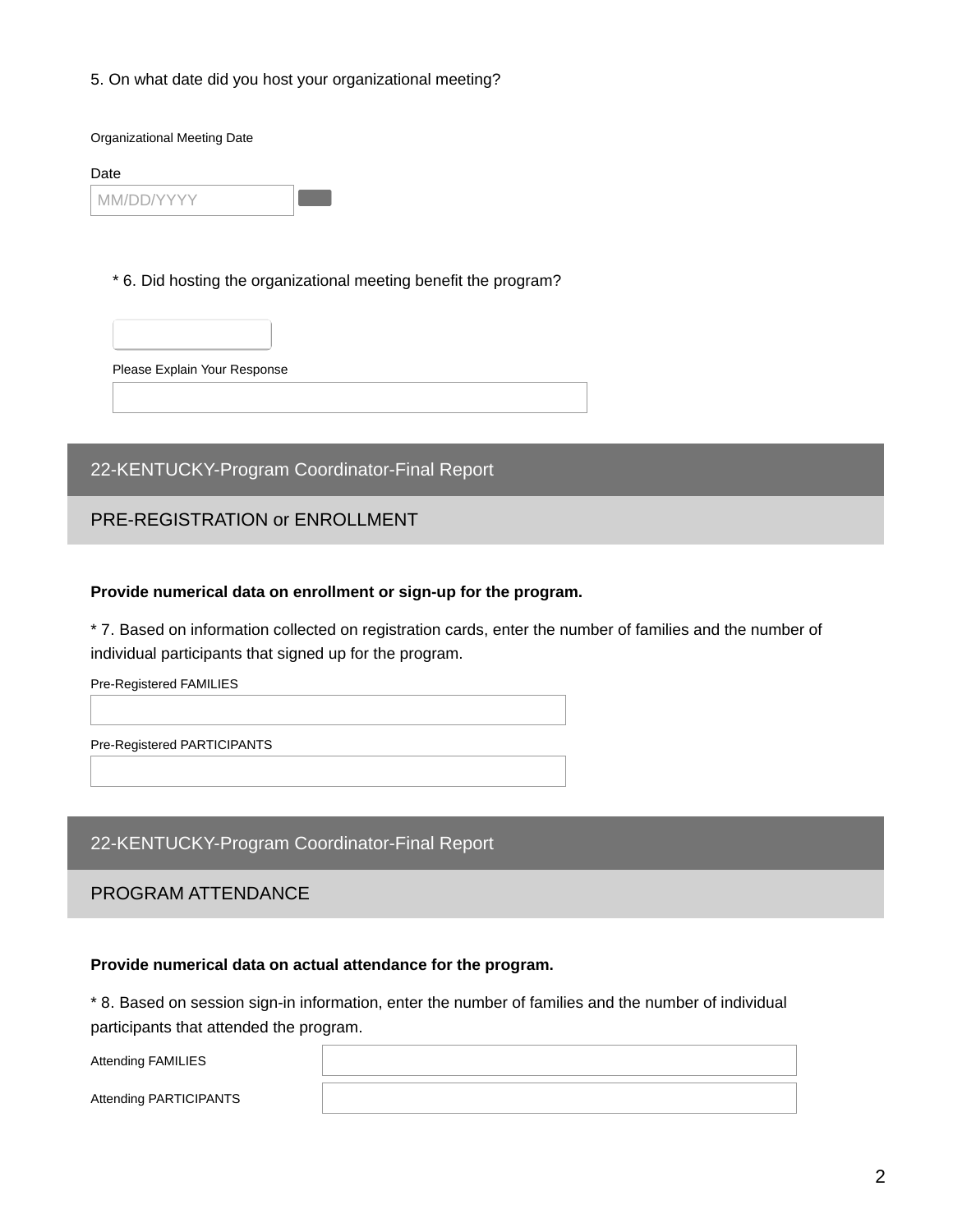#### PROGRAM ATTENDANCE

**Provide numerical data on program attendance (those who actually attended the program after enrolling) throughout the program.**

**The provided information should not include team members, volunteers, or any others who are working with the program.**

\* 9. Based on information documented in attendance records, please enter the number of FAMILIES that attended each session.

| Family Attendance Session 1 |  |
|-----------------------------|--|
|                             |  |

Family Attendance Session 2

Family Attendance Session 3

Family Attendance Session 4

Family Attendance Session 5

Family Attendance Session 6

\* 10. Add the family attendance from each session in question 8 and divide the total by the number of program sessions to get the AVERAGE FAMILY ATTENDANCE.

AVERAGE FAMILY ATTENDANCE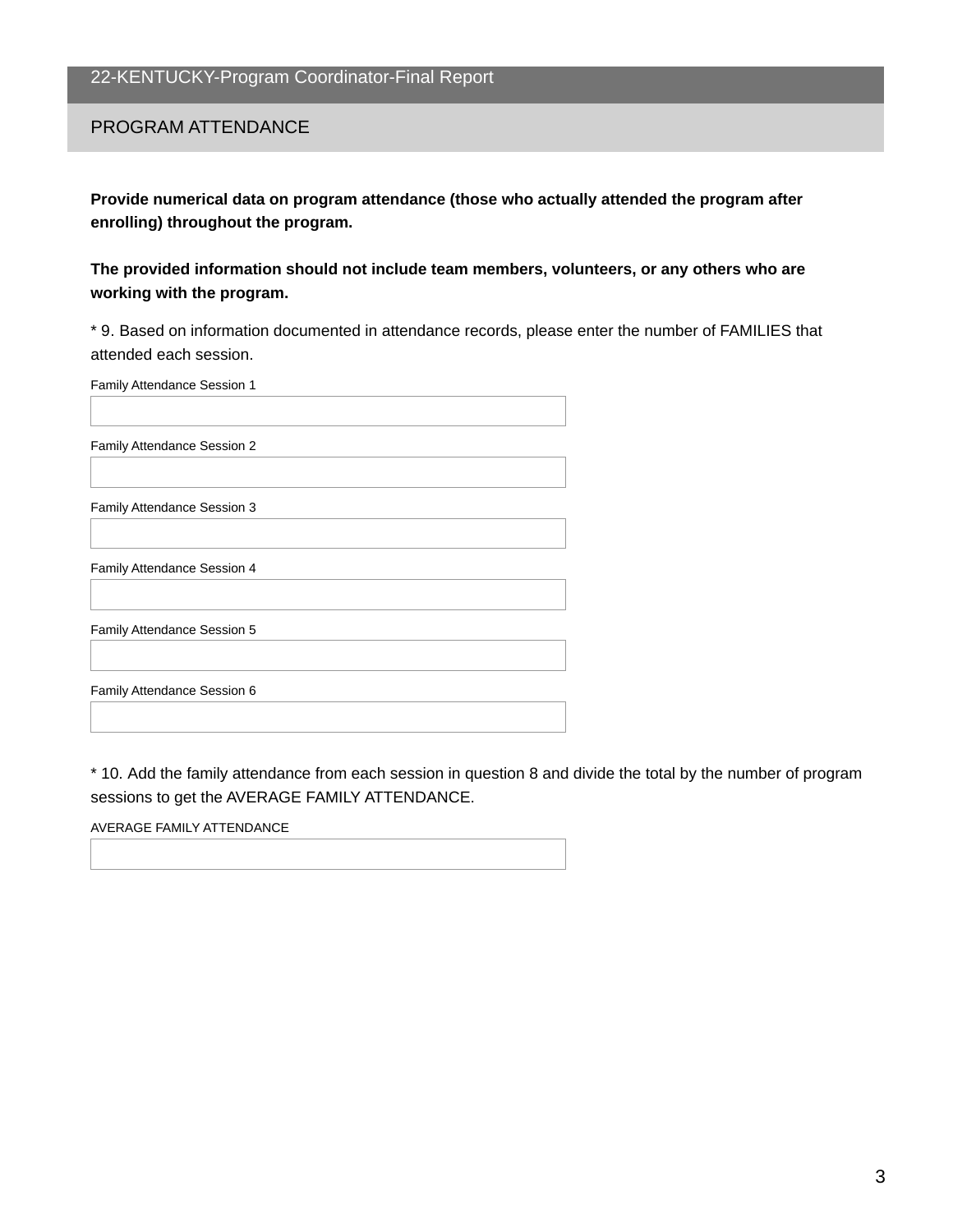\* 11. Based on information documented in attendance records, please enter the number of INDIVIDUALS (children and adults) that attended each session.

Individual Participants Attendance Session 1

| Individual Participants Attendance Session 2 |
|----------------------------------------------|
|                                              |
| Individual Participants Attendance Session 3 |
|                                              |
| Individual Participants Attendance Session 4 |
|                                              |
| Individual Participants Attendance Session 5 |
|                                              |
| Individual Participants Attendance Session 6 |
|                                              |

\* 12. Add the individual attendance from each session in question 10 and divide the total by the number of program sessions to get the AVERAGE INDIVIDUAL ATTENDANCE.

AVERAGE INDIVIDUALATTENDANCE

22-KENTUCKY-Program Coordinator-Final Report

PARTICIPANT INFORMATION

**Please provide the requested demographic data for program participants below.**

**The provided information should NOT include team members, volunteers, or any others who are working with the program.**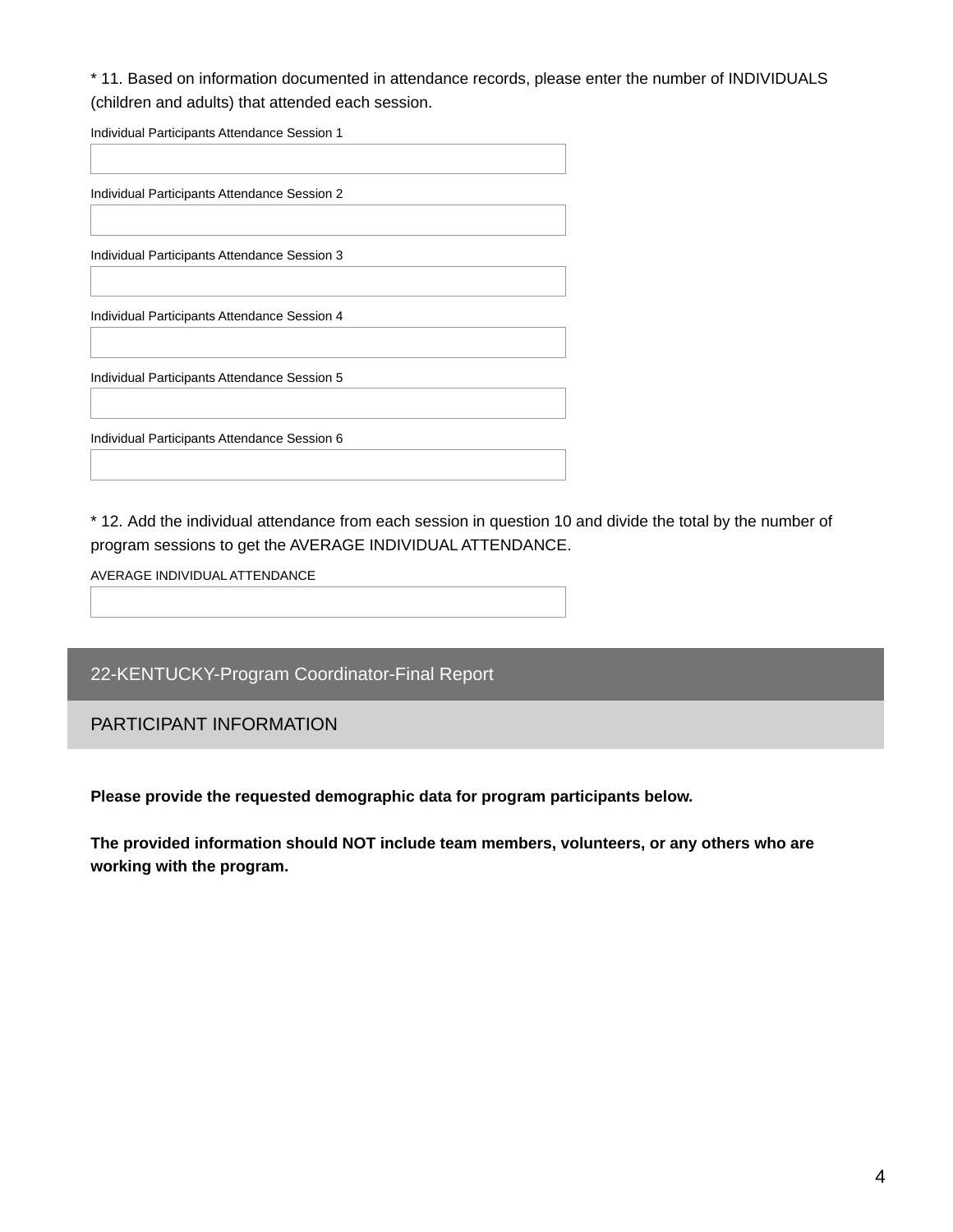\* 13. Participant Age--Based on information documented on attendance records, please enter the number of program participants in each of the specified categories.

NOTE: When the numbers from each age category are added, the total should closely match the ATTENDING PARTICIPANTS number entered in question 7.

| Preschool Participants (ages birth to 5)      |
|-----------------------------------------------|
|                                               |
|                                               |
| Elementary School Participants (ages 6 to 10) |
|                                               |
|                                               |
| Middle School Participants (ages 11 to 13)    |
|                                               |
|                                               |
| High School Participants (ages 14 to 17)      |
|                                               |
|                                               |
| Adult Participants (ages 18 and up)           |
|                                               |
|                                               |

\* 14. Participant Race/Ethnicity—Based on information documented on attendance records, please enter the number of program participants in each of the specified categories.

NOTE: When the numbers from each race/ethnicity category are added, the total should closely match the ATTENDING PARTICIPANTS number entered in question 7.

Hispanic or Latino, of any race

American Indian or Alaska Native, not Hispanic or Latino

Asian, not Hispanic or Latino

Black, not Hispanic or Latino

Native Hawaiian or Other Pacific Islander, not Hispanic or Latino

White, not Hispanic or Latino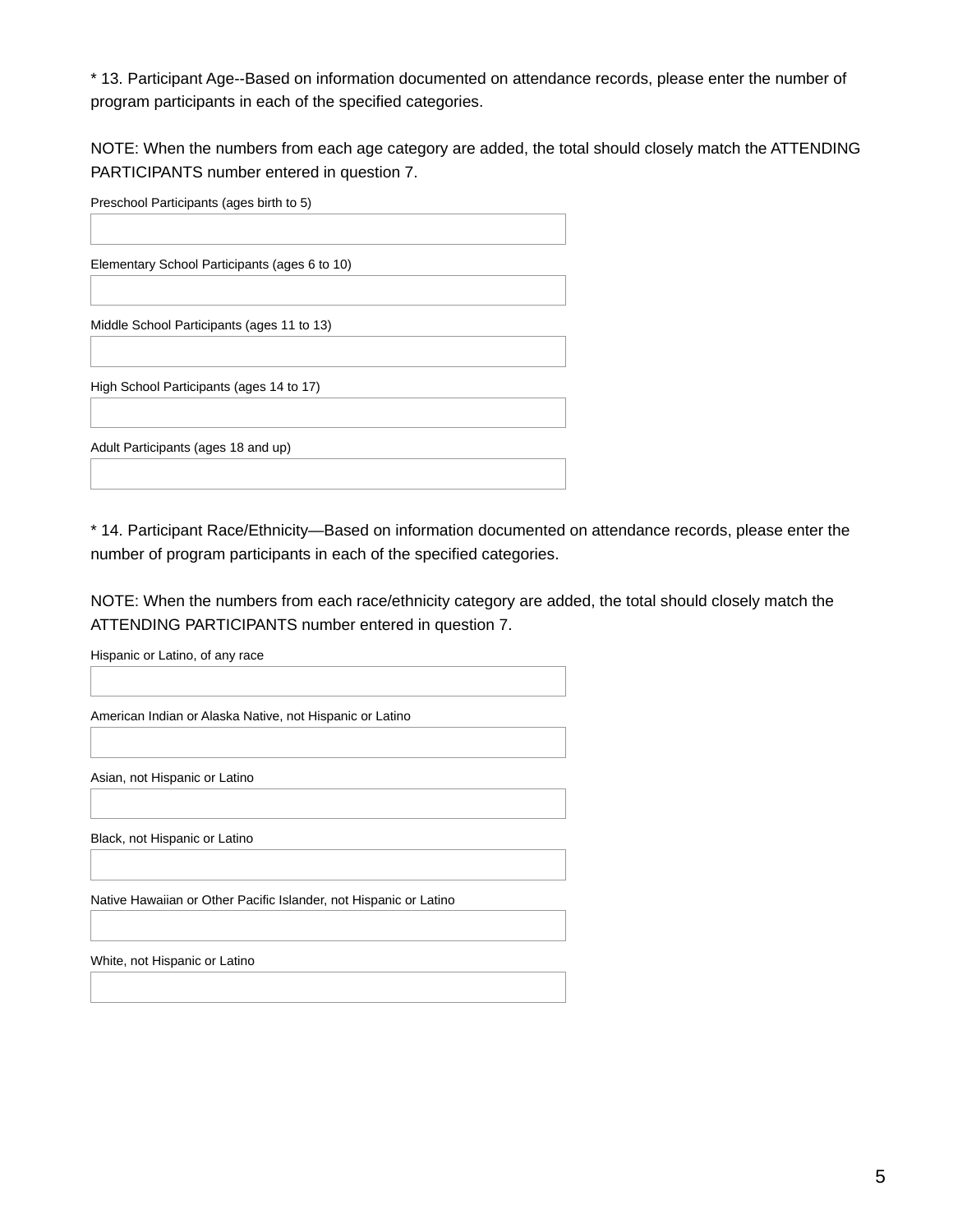\* 15. Participant Sex/Gender--Based on information documented on attendance records, please enter the number of program participants in each of the specified categories.

NOTE: When the numbers from each gender category are added, the total should closely match the ATTENDING PARTICIPANTS number entered in question 7.

| Male   |  |
|--------|--|
| Female |  |

# 22-KENTUCKY-Program Coordinator-Final Report

#### LIBRARY DETAILS

**Answer the following questions detailing the extent to which participants were exposed to available library services and resources during the program.**

\* 16. Librarian Involvement—Please indicate the extent to which a librarian was involved the program.

|                              | Library Site--<br>Coordinated by a<br>staff librarian | Library Site--<br>Coordinated by a<br>library staff<br>person | School Site--<br>Coordinated by a Partnered with a Partnered with a<br>school librarian | School Site--<br>local librarian | Other Site--<br>local librarian | No library<br>involvement;<br>explain below |
|------------------------------|-------------------------------------------------------|---------------------------------------------------------------|-----------------------------------------------------------------------------------------|----------------------------------|---------------------------------|---------------------------------------------|
| Library Involvement          |                                                       |                                                               |                                                                                         |                                  |                                 |                                             |
| Please Explain Your Response |                                                       |                                                               |                                                                                         |                                  |                                 |                                             |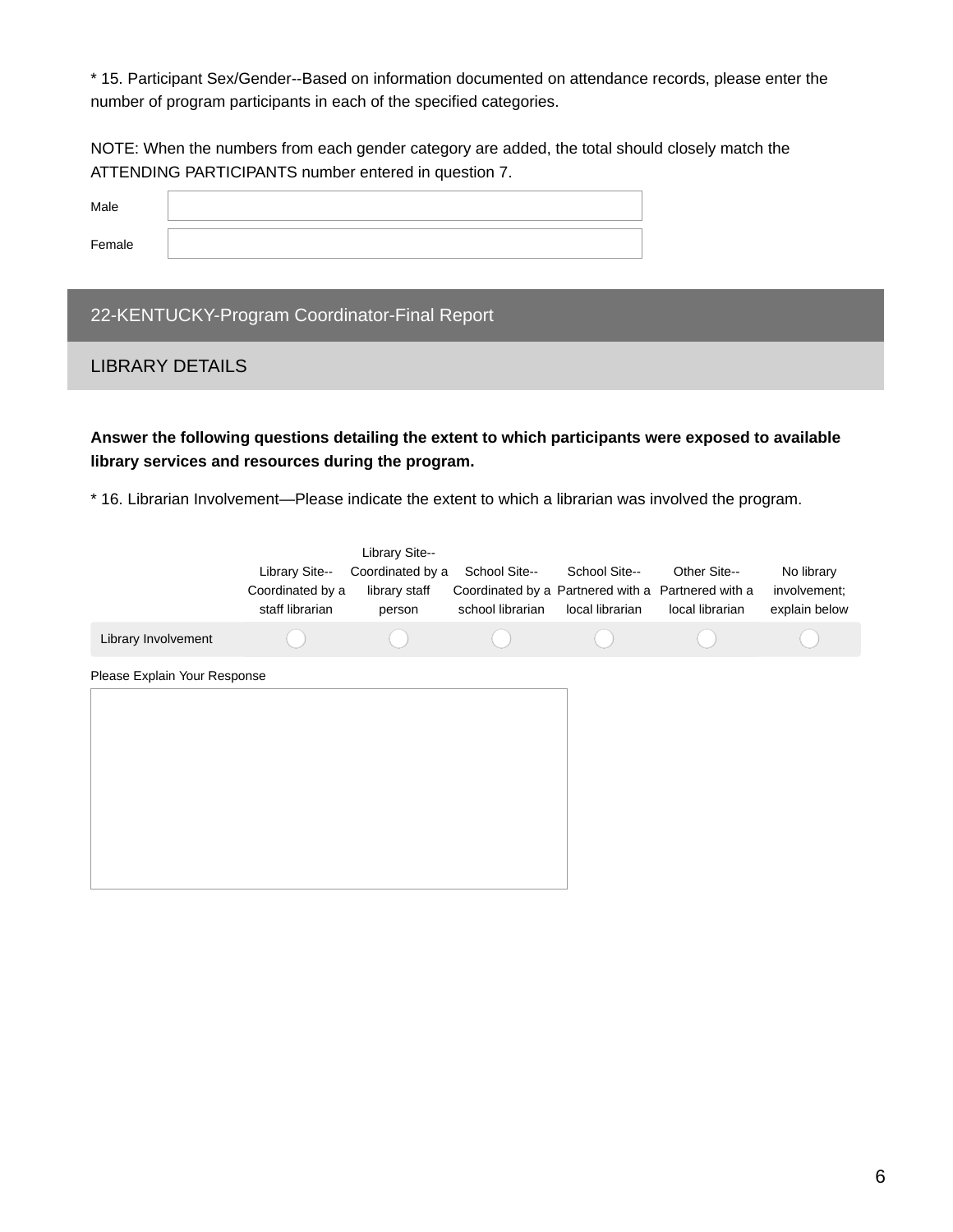\* 17. Library Card Applications—Please click to indicate whether library card applications were offered to all participants.

|                                                              | Yes                                                                                   | <b>No</b> |
|--------------------------------------------------------------|---------------------------------------------------------------------------------------|-----------|
| Applications                                                 |                                                                                       |           |
| If "No" Please Explain Your Response                         |                                                                                       |           |
|                                                              |                                                                                       |           |
|                                                              |                                                                                       |           |
|                                                              |                                                                                       |           |
|                                                              |                                                                                       |           |
|                                                              |                                                                                       |           |
|                                                              |                                                                                       |           |
|                                                              |                                                                                       |           |
|                                                              | * 18. Library Cards-How many library cards were issued to participants?               |           |
| Number of Issued Library Cards                               |                                                                                       |           |
|                                                              |                                                                                       |           |
|                                                              | * 19. Library Cards-How many participants had library cards before the program began? |           |
| Number of participants with library cards before the program |                                                                                       |           |
|                                                              |                                                                                       |           |
|                                                              |                                                                                       |           |
| 22-KENTUCKY-Program Coordinator-Final Report                 |                                                                                       |           |
| <b>PROGRAM IMPACT</b>                                        |                                                                                       |           |

**Please evaluate the perceived impact Prime Time has had on the participants and your agency.**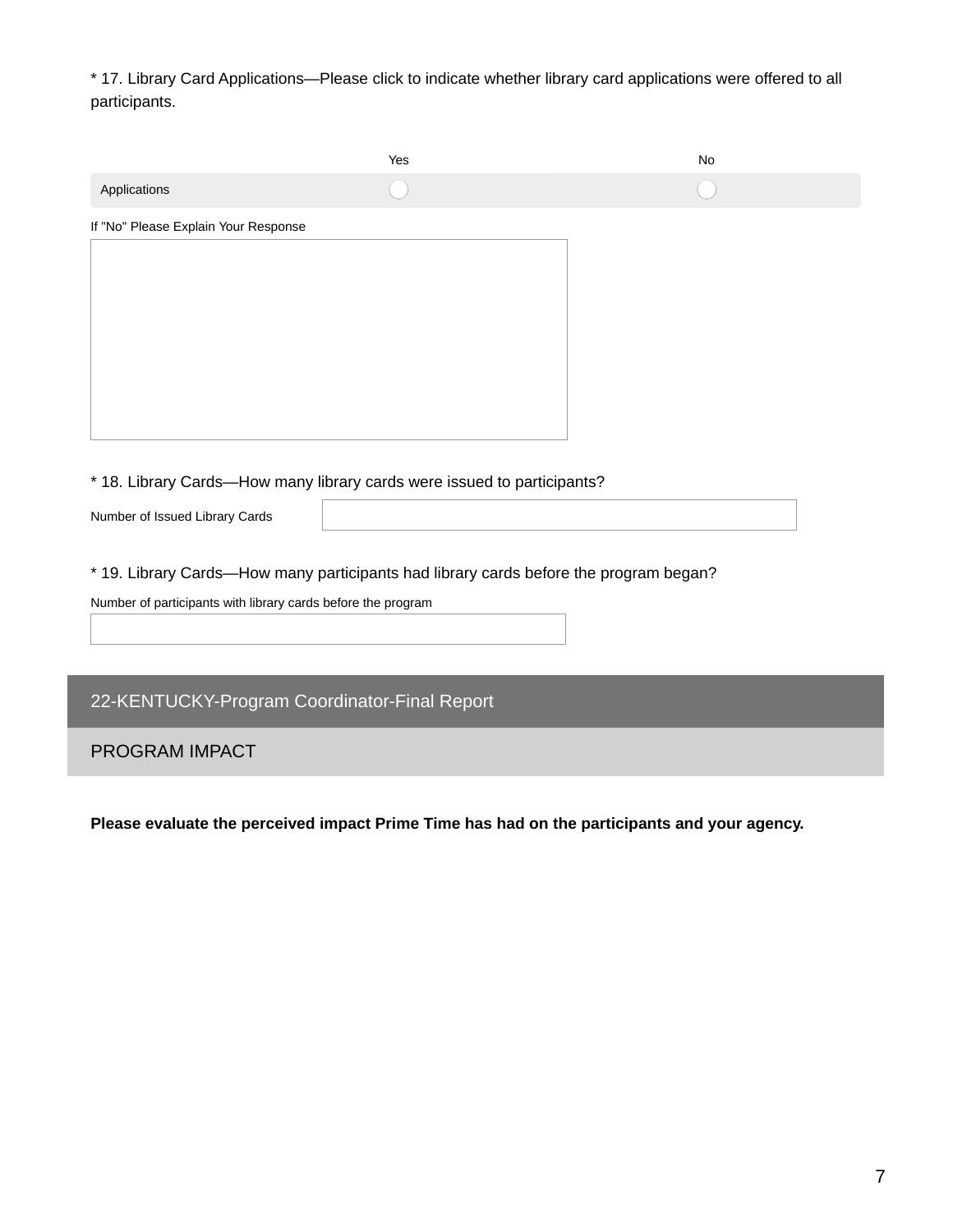\* 20. Post Program Participation—Please indicate the frequency at which participants (parents and children) visited your agency to utilize resources or to participate in other programs or special events after the Prime Time program ended.

|                              | Very Frequently<br>(more than four<br>times) | Somewhat<br>Frequently (two to<br>four times) | Not Very Frequently<br>(one time) | Never (0 visits) | Don't Know |
|------------------------------|----------------------------------------------|-----------------------------------------------|-----------------------------------|------------------|------------|
| Participation                |                                              |                                               |                                   |                  |            |
| Please Explain Your Response |                                              |                                               |                                   |                  |            |
|                              |                                              |                                               |                                   |                  |            |
|                              |                                              |                                               |                                   |                  |            |
|                              |                                              |                                               |                                   |                  |            |
|                              |                                              |                                               |                                   |                  |            |
|                              |                                              |                                               |                                   |                  |            |
|                              |                                              |                                               |                                   |                  |            |

\* 21. Awareness of Resources, Services, and Opportunities—Please indicate the level at which participants exhibited an improved awareness of resources, services, opportunities available to them as a result of your session commercials.

|                              | High Increase of<br>Awareness | Some Increase of<br>Awareness | Low Increase of<br>Awareness | No Increased<br>Awareness<br>Observed | Don't Know |
|------------------------------|-------------------------------|-------------------------------|------------------------------|---------------------------------------|------------|
| Awareness                    |                               |                               |                              |                                       |            |
| Please Explain Your Response |                               |                               |                              |                                       |            |
|                              |                               |                               |                              |                                       |            |
|                              |                               |                               |                              |                                       |            |
|                              |                               |                               |                              |                                       |            |
|                              |                               |                               |                              |                                       |            |
|                              |                               |                               |                              |                                       |            |
|                              |                               |                               |                              |                                       |            |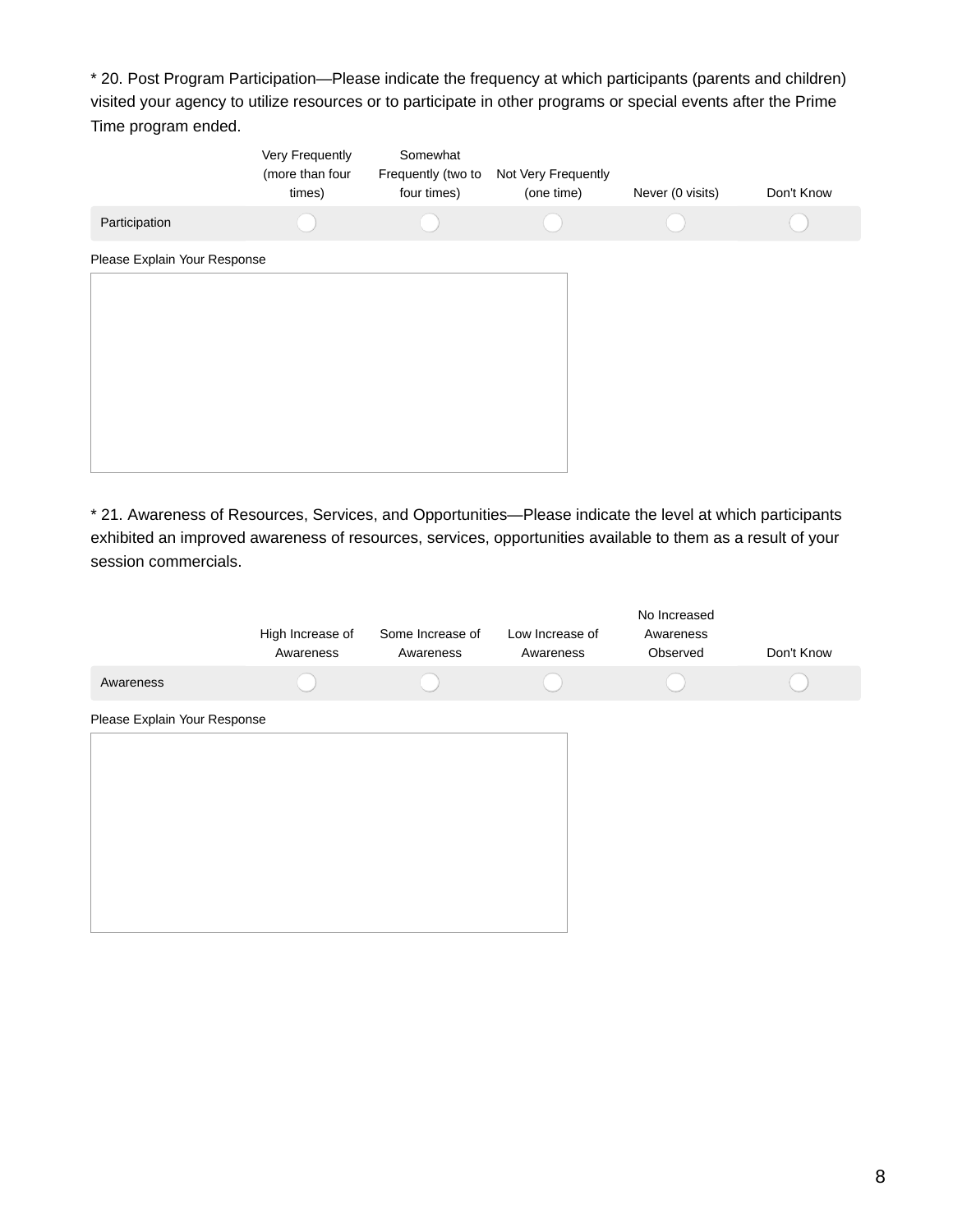\* 22. Parental Involvement—Please indicate the level at which parents demonstrated an enhanced sense of their roles as educators.

|                              | High Level of<br>Enhancement | Some Level of<br>Enhancement | Low Level of<br>Enhancement | No Enhancement<br>Observed | Don't Know |
|------------------------------|------------------------------|------------------------------|-----------------------------|----------------------------|------------|
| Parental Involvement         |                              |                              |                             |                            |            |
| Please Explain Your Response |                              |                              |                             |                            |            |
|                              |                              |                              |                             |                            |            |
|                              |                              |                              |                             |                            |            |
|                              |                              |                              |                             |                            |            |
|                              |                              |                              |                             |                            |            |
|                              |                              |                              |                             |                            |            |
|                              |                              |                              |                             |                            |            |

\* 23. Comfort in Setting—Please indicate the level at which participants demonstrated an increased level of comfort in the library/school/other venue over the course of the program.

|                              | High Increase of<br>Comfort | Some Increase of<br>Comfort | Low Increase of<br>Comfort | No Increased<br><b>Comfort Observed</b> | Don't Know |
|------------------------------|-----------------------------|-----------------------------|----------------------------|-----------------------------------------|------------|
| Comfort                      |                             |                             |                            |                                         |            |
| Please Explain Your Response |                             |                             |                            |                                         |            |
|                              |                             |                             |                            |                                         |            |
|                              |                             |                             |                            |                                         |            |
|                              |                             |                             |                            |                                         |            |
|                              |                             |                             |                            |                                         |            |
|                              |                             |                             |                            |                                         |            |
|                              |                             |                             |                            |                                         |            |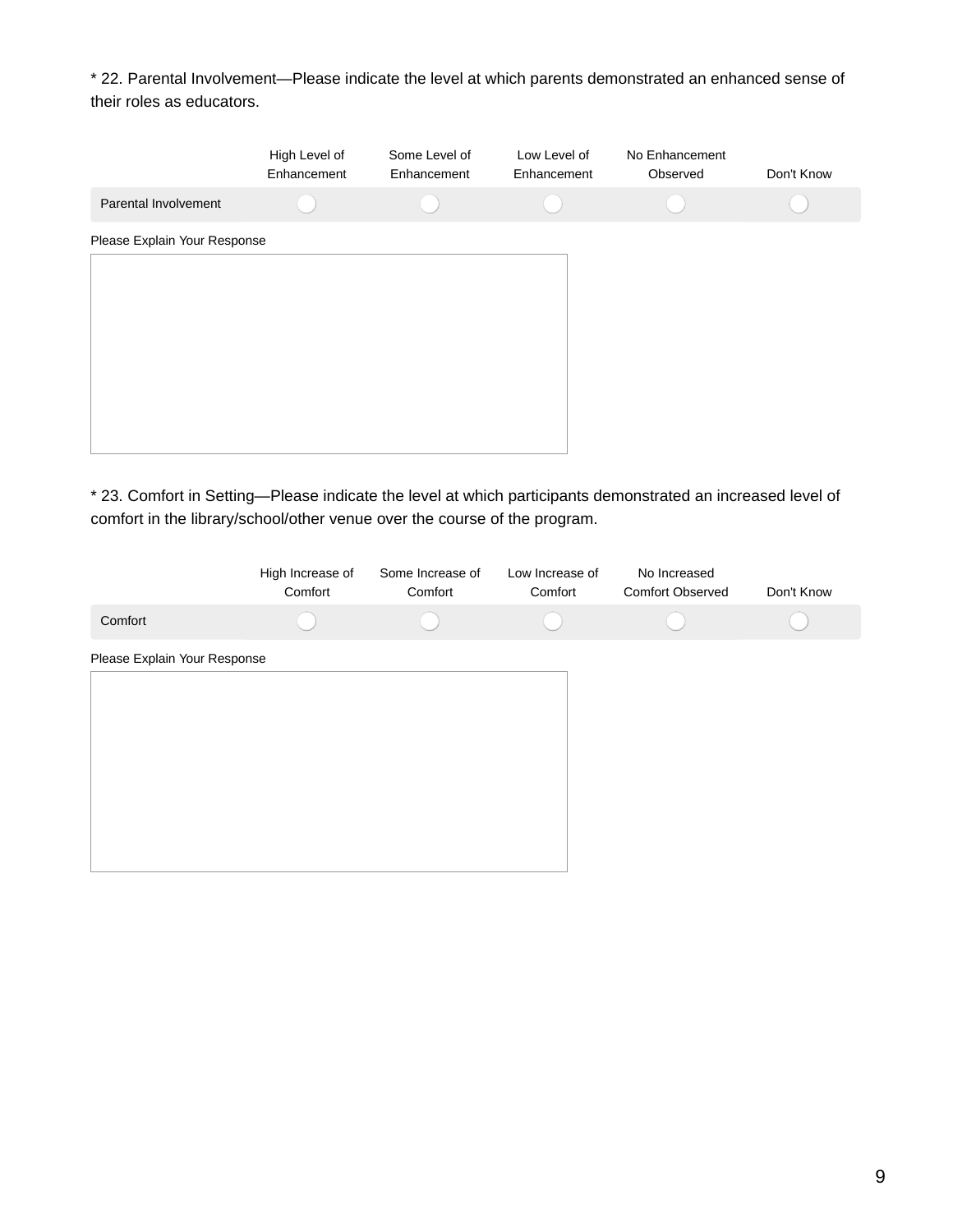\* 24. Agency Outreach—Please indicate the level at which your agency's relationship with the target population improved as a result of implementing the program.

|                              | High Improvement of<br>Relationship | Some Improvement of<br>Relationship | Low Improvement of<br>Relationship | No Improvement<br>Observed |
|------------------------------|-------------------------------------|-------------------------------------|------------------------------------|----------------------------|
| Outreach                     |                                     |                                     |                                    |                            |
| Please Explain Your Response |                                     |                                     |                                    |                            |
|                              |                                     |                                     |                                    |                            |
|                              |                                     |                                     |                                    |                            |
|                              |                                     |                                     |                                    |                            |
|                              |                                     |                                     |                                    |                            |
|                              |                                     |                                     |                                    |                            |
|                              |                                     |                                     |                                    |                            |

\* 25. Agency Partnerships—Please indicate whether your agency established or strengthened any partnerships with other agencies, institutions, businesses, groups, etc. as a result of implementing the program.

|                              | Yes | $\rm No$ |
|------------------------------|-----|----------|
| Partnerships                 |     |          |
| Please Explain Your Response |     |          |
|                              |     |          |
|                              |     |          |
|                              |     |          |
|                              |     |          |
|                              |     |          |
|                              |     |          |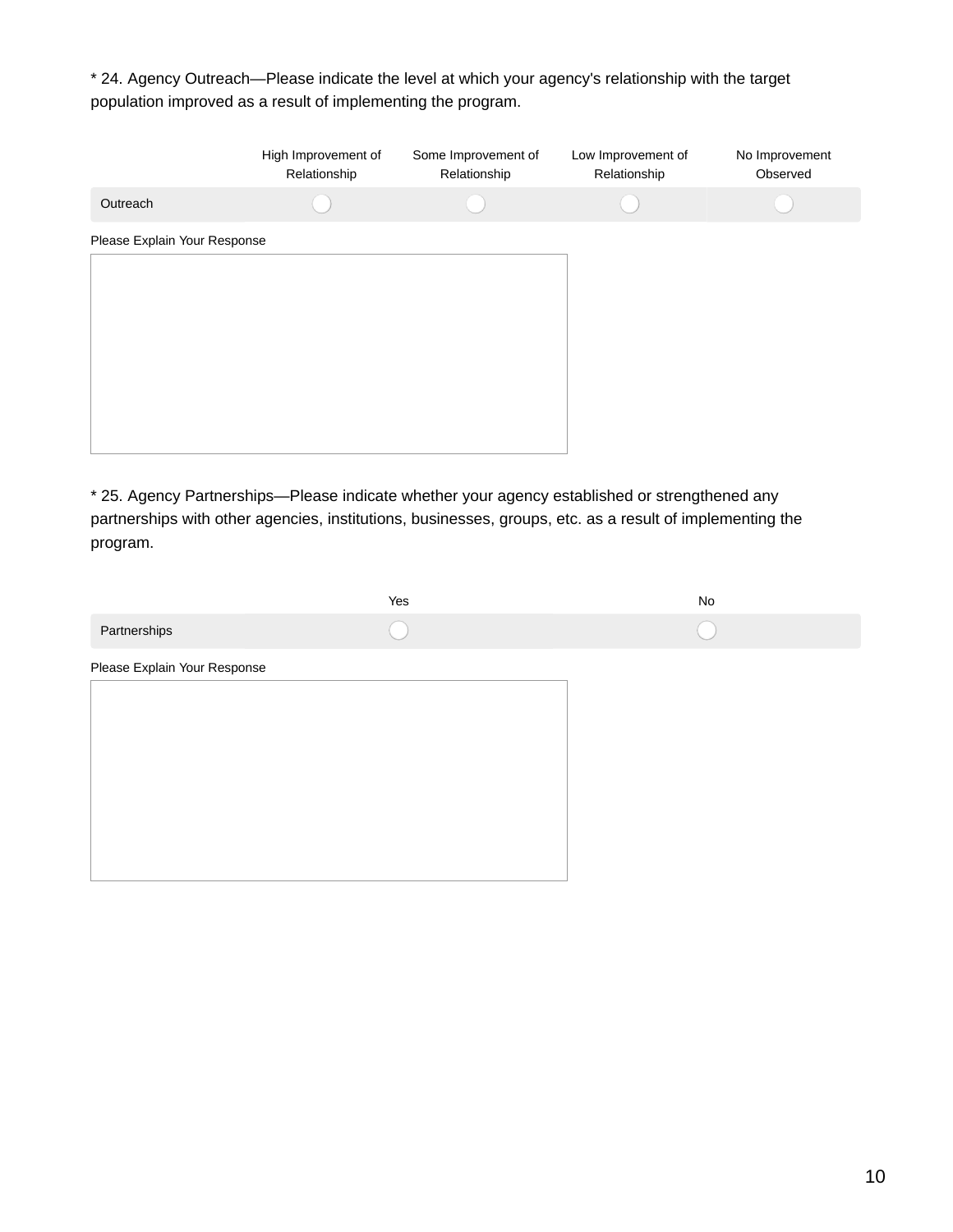\* 26. Agency Publicity—Please indicate whether your agency received any media coverage as a result of implementing the program.

|                               | Yes | No |
|-------------------------------|-----|----|
| Publicity                     |     |    |
| Please Explain Your Response. |     |    |
|                               |     |    |
|                               |     |    |
|                               |     |    |
|                               |     |    |
|                               |     |    |
|                               |     |    |

\* 27. Agency Benefit—Please indicate whether you believe your agency benefitted overall by implementing Prime Time?

|                              | Yes | No |
|------------------------------|-----|----|
| Benefit                      |     |    |
| Please Explain Your Response |     |    |
|                              |     |    |
|                              |     |    |
|                              |     |    |
|                              |     |    |
|                              |     |    |
|                              |     |    |
|                              |     |    |

22-KENTUCKY-Program Coordinator-Final Report

# ADDITIONAL COMMENTS

28. Please use this space to address any issues not mentioned previously.